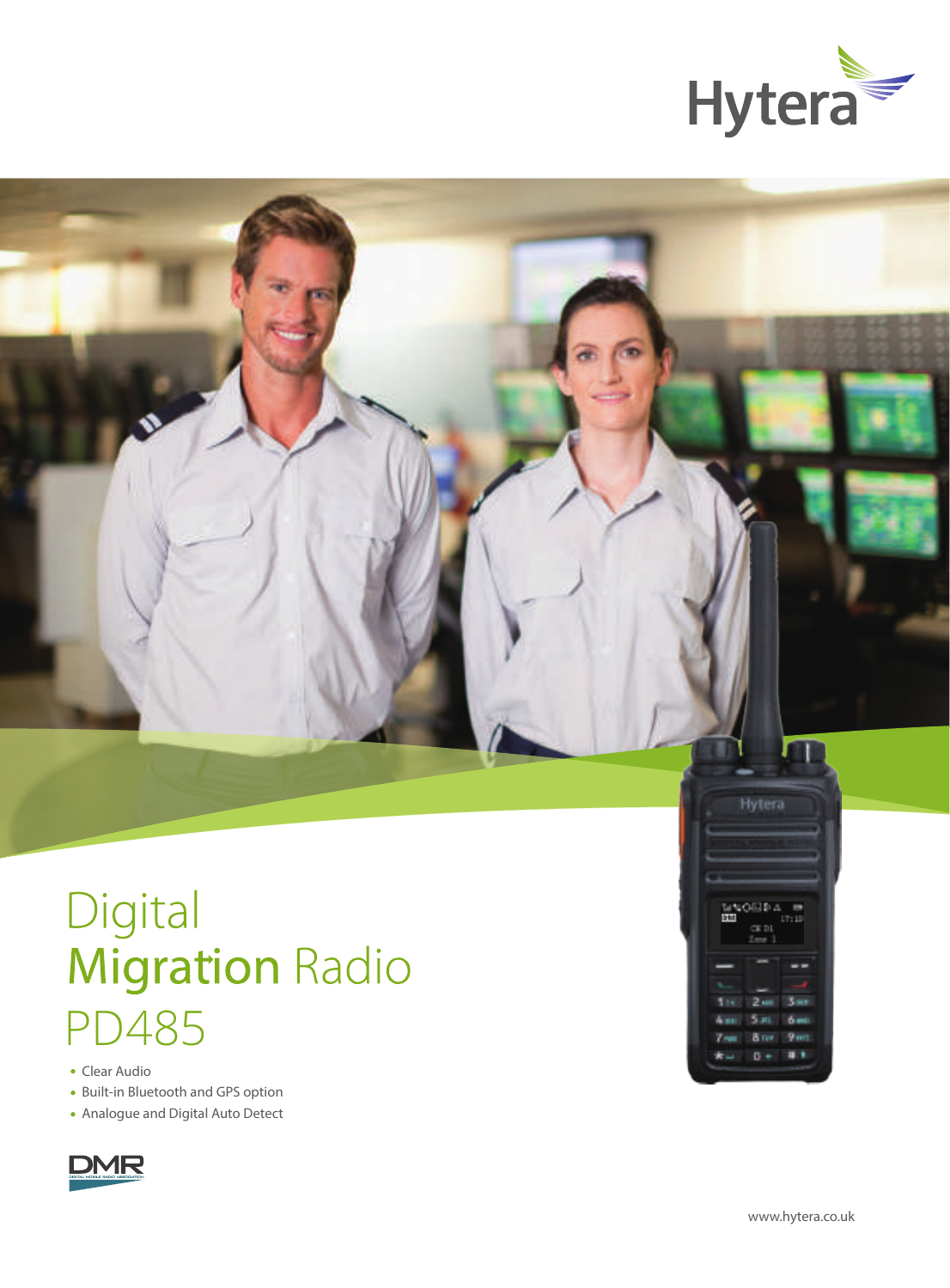

# **Features**

### **ANALOGUE & DIGITAL AUTO DETECT**

Compatible with analogue conventional and digital conventional modes. Allows PD485 to simultaneously monitor analogue and digital modes and automatically respond in each mode. Extremely easy migration to digital from analogue.

#### alpapé **DTMF SIGNALING**

Ξ

A

# **DUAL CAPACITY DIRECT MODE**

In direct mode, you can have two voice calls simultaneously, because of the two timeslots from DMR TDMA technology. This feature can be used to increase the radio capacity at no extra cost, without the need for additional frequency licenses.

### PRIVACY(Optional)

Basic end-to-end Encryption has your voice and data transmission secured.

### (b **EMERGENCY ALARM/CALL**

Emergency Alarm can be sent to other radios via the one touch programmable button, establishing an emergency call in a specific group. Improves your emergency response time.

### $(\varphi)$ **PSUEDO TRUNK**

This virtual trunking feature allocates a free timeslot for urgent communications. This effectively enhances frequency efficiency and allows you to communicate in a timely manner in emergency situations

#### $\mathcal{O}$ **REAL TIME CLOCK**

GPS/messaging.

#### **RRS RADIO REGISTRATION SERVICE**

RRS allows the PD485 to communicate with Smart Dispatch and SmartOne, so that the dispatcher can check if the radio is on or offline.

### **SUPPLEMENTARY FEATURES (Optional)**

The PD485 can provide radio enable/disable, remote monitor and priority interrupt as optional features.

### ROAMING(Optional)

Roam from each repeater site to have a non-stop voice transmission.

# ھج

**GPS POSITIONING**(Factory Optional)

The built-in GPS module and GPS antenna are designed for outdoor positioning, making it the ideal tool to support location based requirements.

#### **BUILT-IN BLUETOOTH** (Factory Optional) ∶ ∦ं∙

Built-in Bluetooth supports PD485 wireless audio accessories and other Bluetooth transmissions.

### 8 **RELIABLE AND DURABLE**

The PD485 is compliant with Mil-STD-810 G and IP54.

### $\Omega$ **VOX**

This feature allows you to activate the radio microphone at Ensures the real time is displayed on the menu and speaking volume, so that you do not need to press the PTT.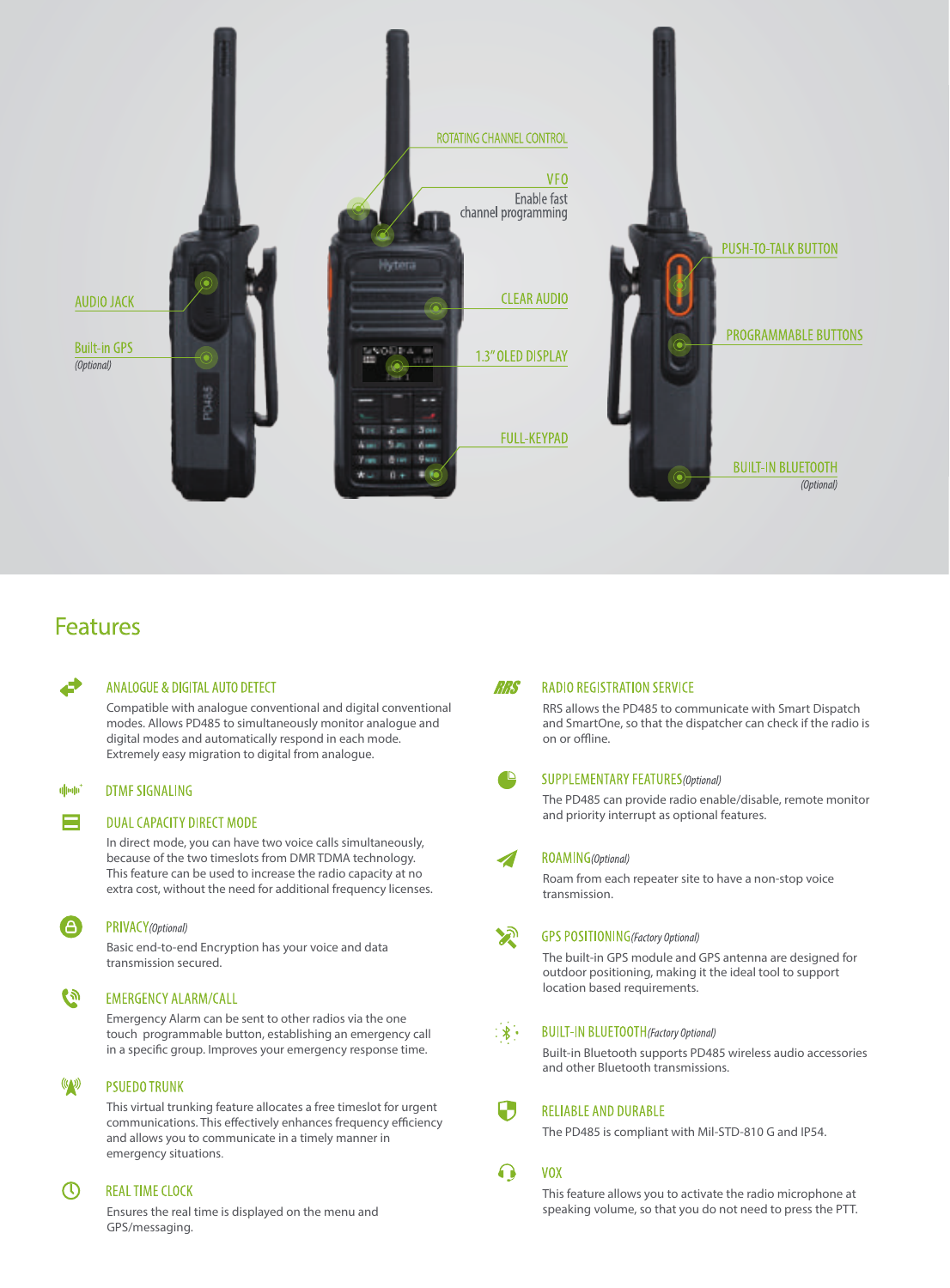# **Target Markets**



**FLEET MANAGEMENT** 

With RRS, the PD485 can be accessed by dispatch applications for effective radio fleet management. Whether it's voice dispatching, SDS messaging or location based services, the PD485 is ideal for team communications.



## **SECURITY**

Privacy in any voice or data communication is essential for security teams. Emergency call, priority interrupt and remote monitor functions provide a reliable communication system to support security staff who always need to remain alert and connected.



### **COMMERCIAL**

Clear digital voice processors and powerful audio output ensures you receive your transmission even in noisy environments. Use the wireless earpiece or other audio accessories to improve your operating experience.



### **OUTDOOR ADVENTURES**

Flexible to program through the front panel and built to military standards, achieving IP54 rating for water and dust ingress protection, the PD485 is ready for your next adventure.

# **Standard**



Li-ion Battery  $(2000mAh)$ BL2010



**Belt Clip** 

**BC19** 







Switching Power Adapter

**Hand Strap** 

# **Options**